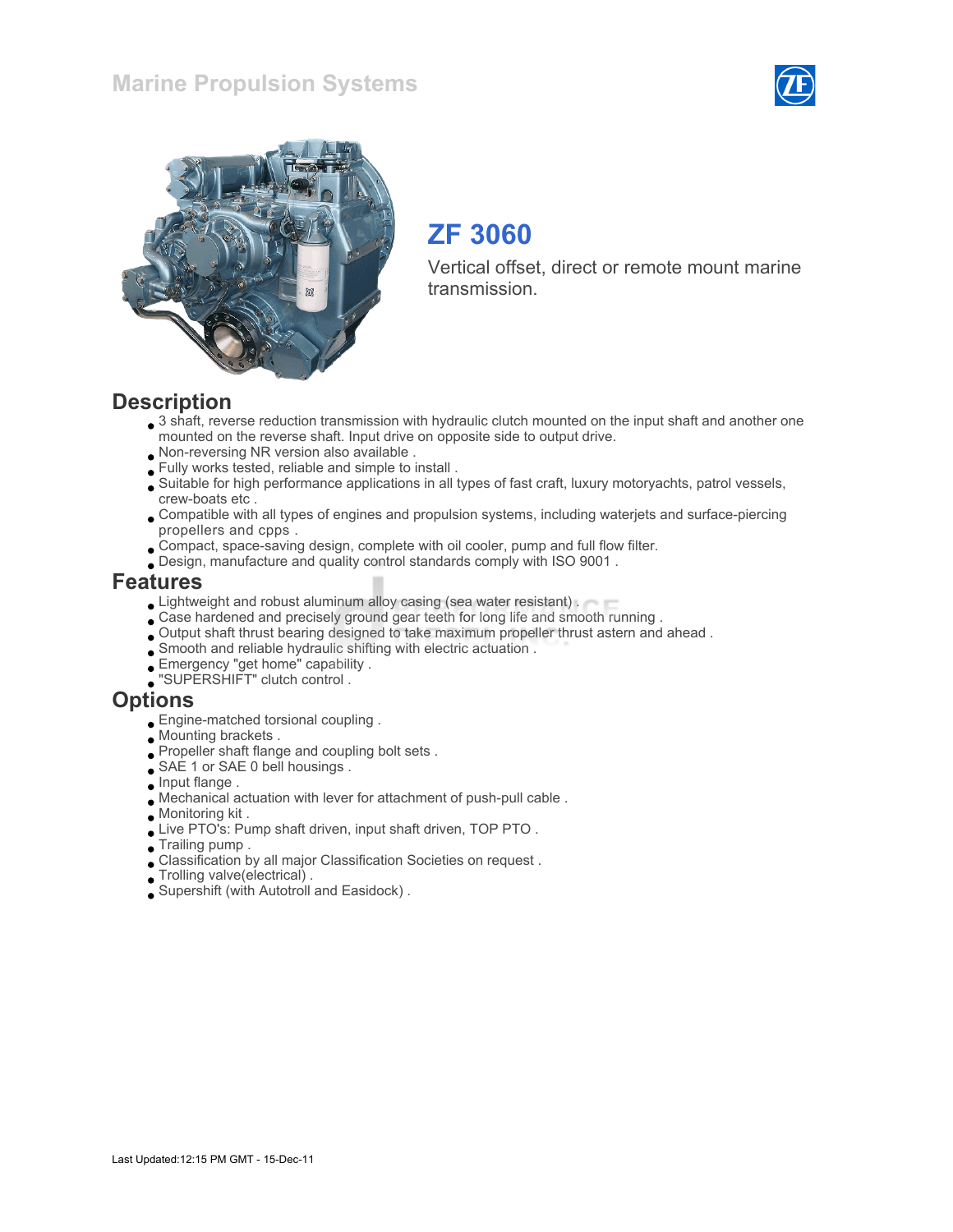

### Pleasure Duty

| <b>RATIOS</b>                                                                                                                                                     | MAX.<br><b>TORQUE</b> |      | POWER/RPM |                                                  | <b>INPUT POWER CAPACITY</b> |          |    |    |           |    | MAX.<br><b>RPM</b> |
|-------------------------------------------------------------------------------------------------------------------------------------------------------------------|-----------------------|------|-----------|--------------------------------------------------|-----------------------------|----------|----|----|-----------|----|--------------------|
|                                                                                                                                                                   | Nm                    | ftlb | <b>kW</b> | hp                                               | <b>kW</b>                   | hp       | kW | hp | <b>kW</b> | hp |                    |
|                                                                                                                                                                   | 2100 rpm              |      |           | 2300 rpm                                         |                             | 2450 rpm |    |    |           |    |                    |
| 1.093*, 1.250*, 1.441*, 1.500,<br>$1.563^*$ , $1.645^*$ , $1.700^*$ , $1.733^*$ ,<br>1.800*, 1.828*, 2.037, 2.240*,<br>2.375*, 2.500, 2.609*, 2.773*,<br>$2.952*$ | 6984                  | 5151 |           | 0.7313 0.9807 1536  2059  1682  2256  1792  2403 |                             |          |    |    |           |    | 2450               |

\* Special Order Ratio.

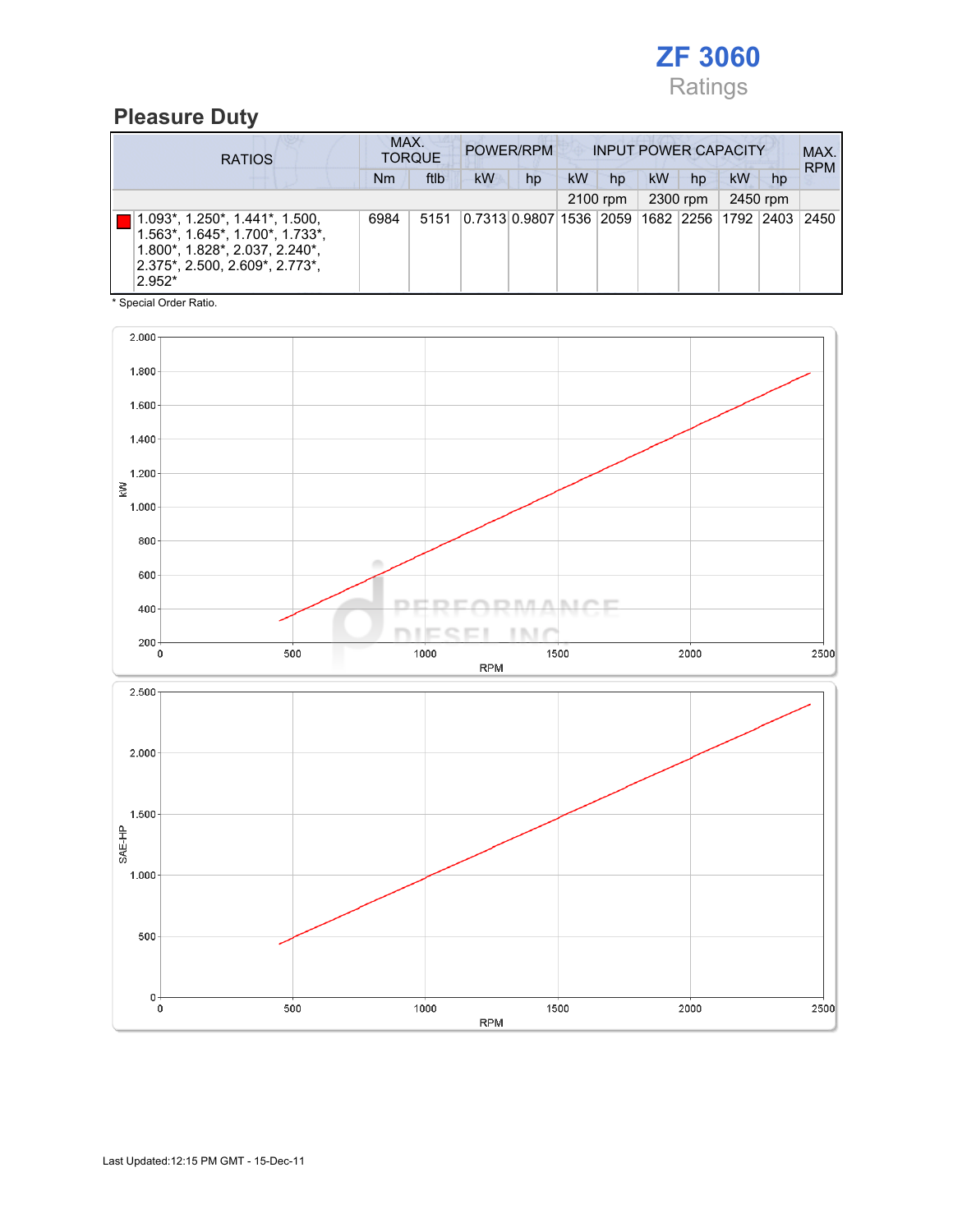

### Light Duty

| <b>RATIOS</b>                                                                                                                                                    | MAX.<br><b>TORQUE</b> |      | POWER/RPM<br><b>INPUT POWER CAPACITY</b> |                                             |           |    |    |    |    | MAX.<br><b>RPM</b> |      |
|------------------------------------------------------------------------------------------------------------------------------------------------------------------|-----------------------|------|------------------------------------------|---------------------------------------------|-----------|----|----|----|----|--------------------|------|
|                                                                                                                                                                  | Nm                    | ftlb | <b>kW</b>                                | hp                                          | <b>kW</b> | hp | kW | hp | kW | hp                 |      |
|                                                                                                                                                                  | 2300 rpm<br>2100 rpm  |      | 2450 rpm                                 |                                             |           |    |    |    |    |                    |      |
| 1.093*, 1.250*, 1.441*, 1.500,<br>$1.563$ *, $1.645$ *, $1.700$ *, $1.733$ *,<br>1.800*, 1.828*, 2.037, 2.240*,<br>$2.375$ *, 2.500, 2.609*, 2.773*,<br>$2.952*$ | 6374                  | 4701 |                                          | 0.6674 0.8950 1402 1880 1535 2059 1635 2193 |           |    |    |    |    |                    | 2450 |

\* Special Order Ratio.

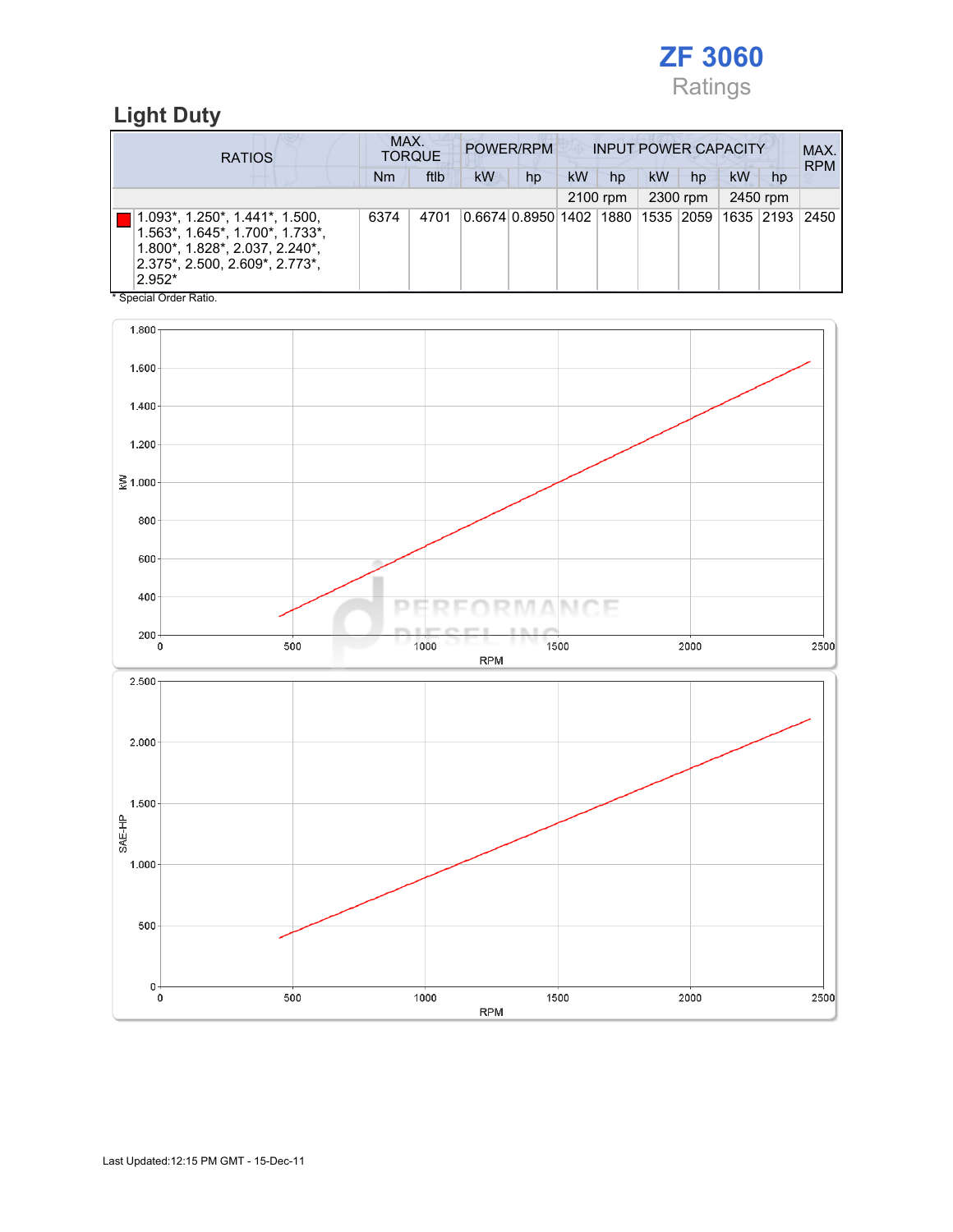## ZF 3060 Dimensions





| mm (inches)    |                |    |                |                            |  |                                                                                                    |                |           |  |  |
|----------------|----------------|----|----------------|----------------------------|--|----------------------------------------------------------------------------------------------------|----------------|-----------|--|--|
| B <sub>1</sub> | B2             | H1 | H <sub>2</sub> |                            |  |                                                                                                    | L <sub>3</sub> | Bell Hsg. |  |  |
|                |                |    |                |                            |  | 255 (10.0) 365 (14.4) 365 (14.4) 250 (9.84) 593 (23.4) 668 (26.3) 485 (19.1) 132 (5.20) 150 (5.90) |                |           |  |  |
|                | Weight kg (lb) |    |                | Oil Capacity Litre (US qt) |  |                                                                                                    |                |           |  |  |
|                | 487 (1,073)    |    |                | 31.0(32.9)                 |  |                                                                                                    |                |           |  |  |

## SAE Bell Housing Dimensions

|              |    |                                                         |    |  | <b>Bolt Holes</b> |                 |  |  |
|--------------|----|---------------------------------------------------------|----|--|-------------------|-----------------|--|--|
| SAE No.      |    |                                                         |    |  |                   | <b>Diameter</b> |  |  |
|              | mm | mm                                                      | mm |  |                   | mm              |  |  |
| <sup>0</sup> |    | 647.7 25.5 679.45 26.75 711.2 28.0 16 13.49 17/32       |    |  |                   |                 |  |  |
|              |    | 511.18 20.125 530.23 20.875 552.45 21.75 12 11.91 15/32 |    |  |                   |                 |  |  |

### Output Coupling Dimensions

|    |              |                 |          |  |      | <b>Bolt Holes</b> |                                                         |  |      |      |              |  |
|----|--------------|-----------------|----------|--|------|-------------------|---------------------------------------------------------|--|------|------|--------------|--|
|    |              |                 |          |  |      |                   |                                                         |  |      | No.  | Diameter (E) |  |
| mm | $\mathsf{I}$ | mm <sub>1</sub> | $\ln$ mm |  | l in | mm                |                                                         |  | mm   |      |              |  |
|    |              |                 |          |  |      |                   | 225   8.86   190   7.48   145   5.71   25.0   0.98   12 |  | 22.2 | 0.87 |              |  |



эF